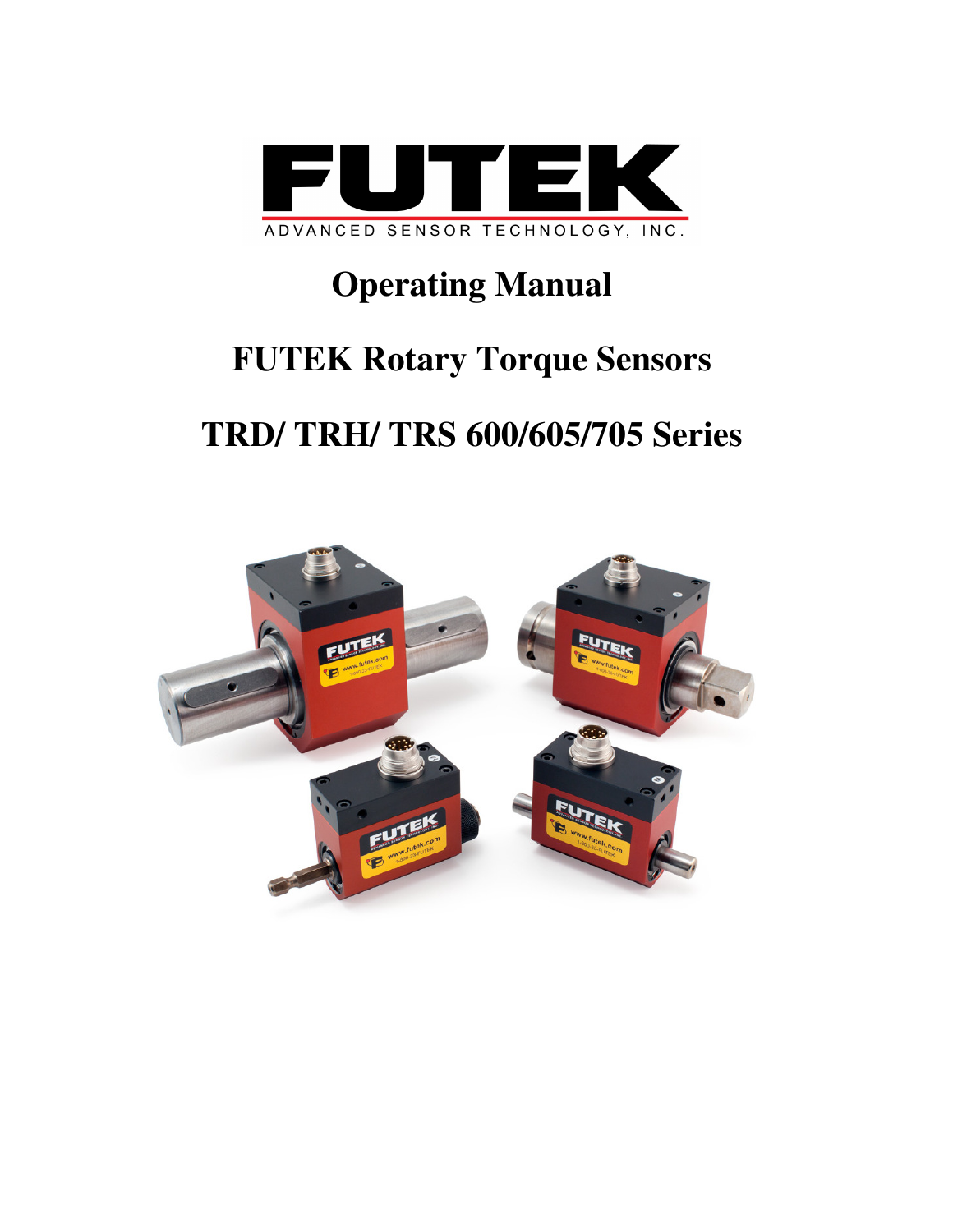

# **Table of Content**

|              | 1.1   |  |
|--------------|-------|--|
| 2.           |       |  |
| <b>3.</b>    |       |  |
|              | 3.1.  |  |
|              | 3.2.  |  |
|              | 3.2.1 |  |
|              | 3.3.  |  |
|              | 3.4.  |  |
| $\mathbf{4}$ |       |  |
|              | 4.1.  |  |
|              | 4.2.  |  |
|              | 4 2 1 |  |
|              | 4.3.  |  |
|              |       |  |
| 5.           |       |  |
|              | 5.1.  |  |
|              | 5.2.  |  |
|              | 5.3.  |  |
| 6.           |       |  |
| 7.           |       |  |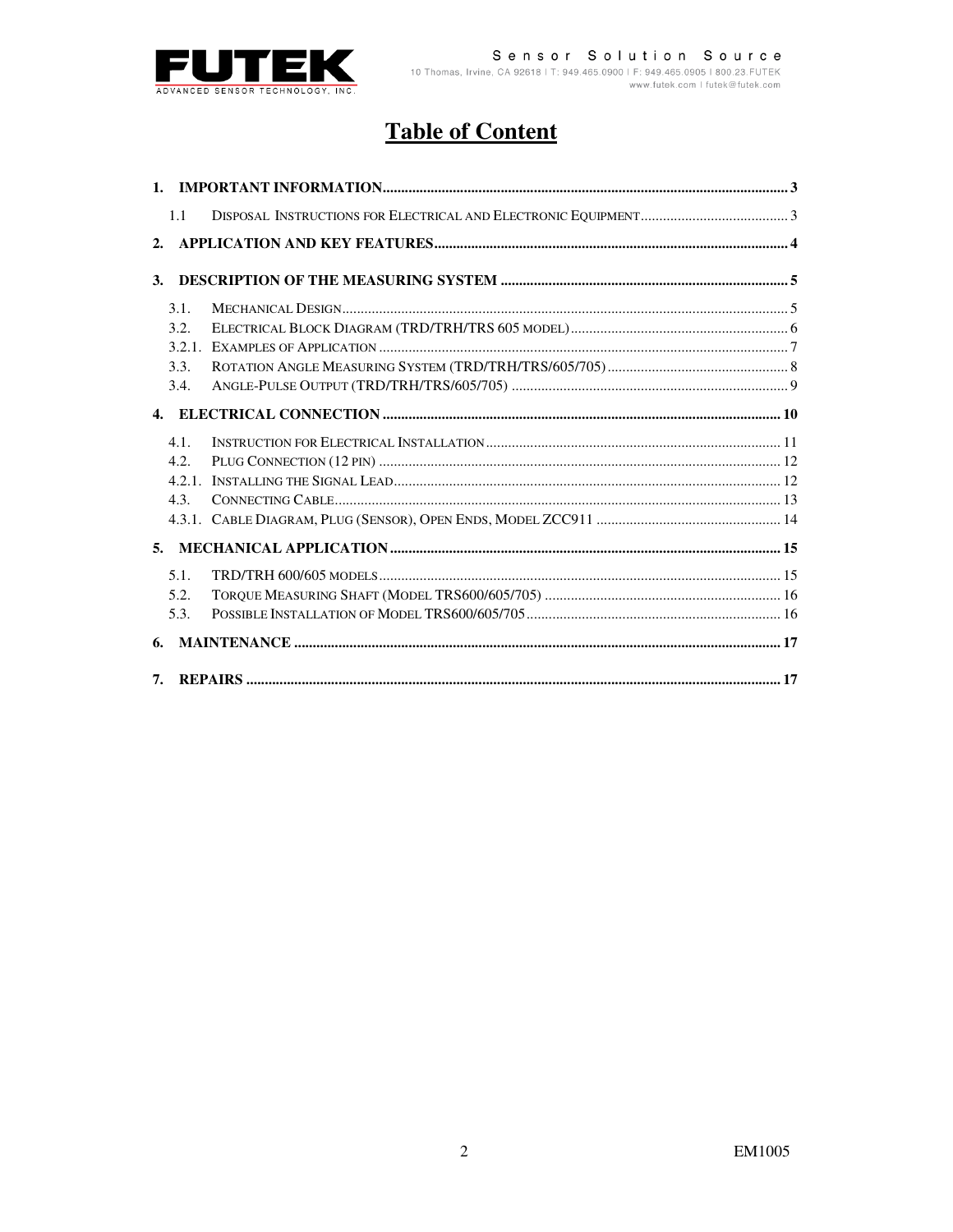

#### Sensor Solution Source 10 Thomas, Irvine, CA 92618 | T: 949.465.0900 | F: 949.465.0905 | 800.23. FUTEK www.futek.com | futek@futek.com

# **1. Important Information**

### **1.1 Disposal Instructions for Electrical and Electronic Equipment**



Do not discard old electronic instruments in municipal trash. For disposal at end of life, please return this product to an authorized local electronic waste disposal service or contact the nearest Futek Instrument sales office for return instructions.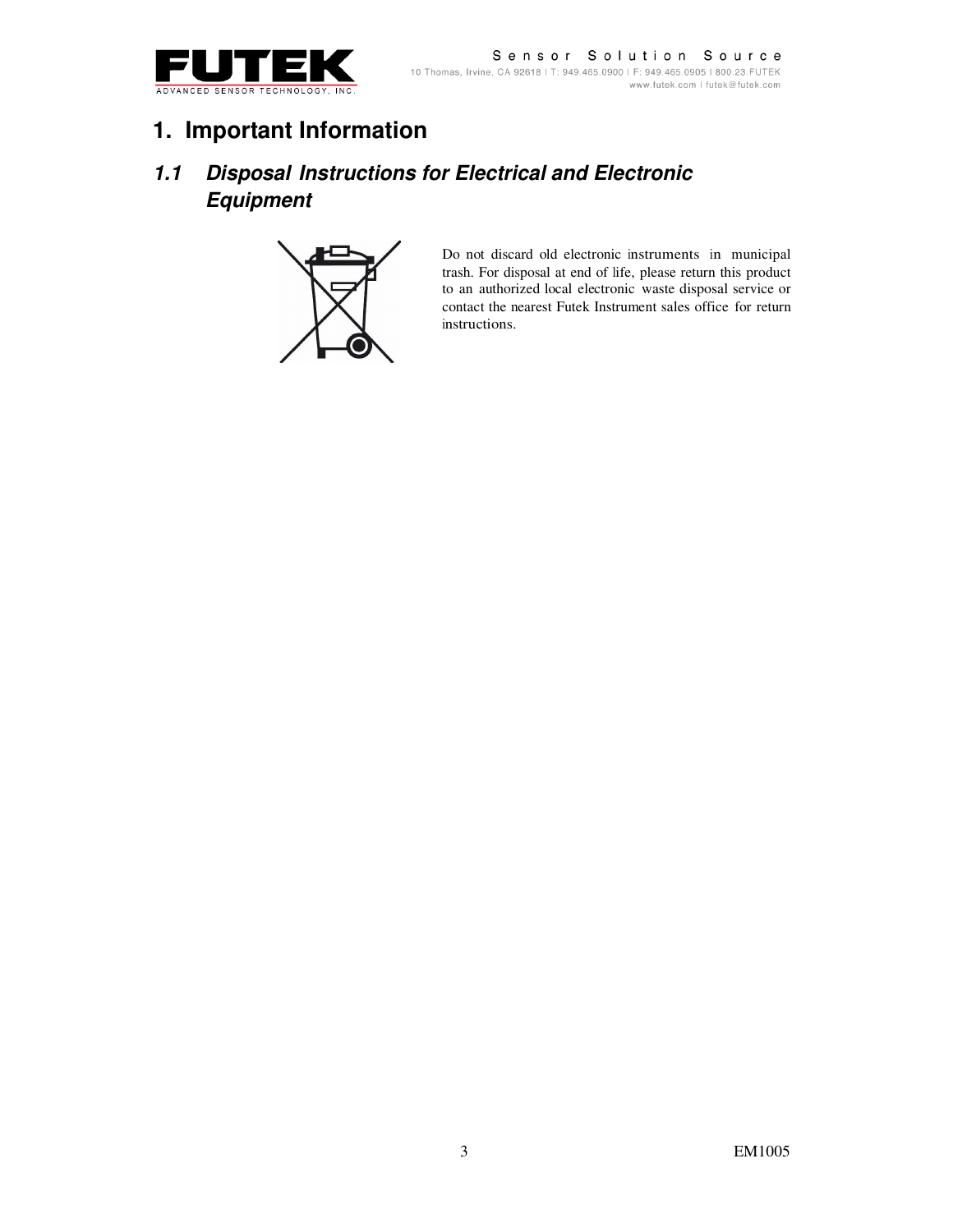

# **2. Application and Key Features**

- **Torque sensor with strain gages measuring system**
- Wear-resistant transmission of the measuring signal, integrated amplifier
- Measurement of constant and variable torques
- Torque measurement on the rotating shaft<br>Integrated system for rotation angle measure
- Integrated system for rotation angle measurement (TRD/TRH/TRS 605 models only)
- Application in the laboratory, manufacture and quality control
- Ideal for use with power tools (TRD/TRH 605 models only) and test stand construction (TRS605 model only)
- Suitable for low and high speed ranges



Fig. 1: Rotary Torque Sensor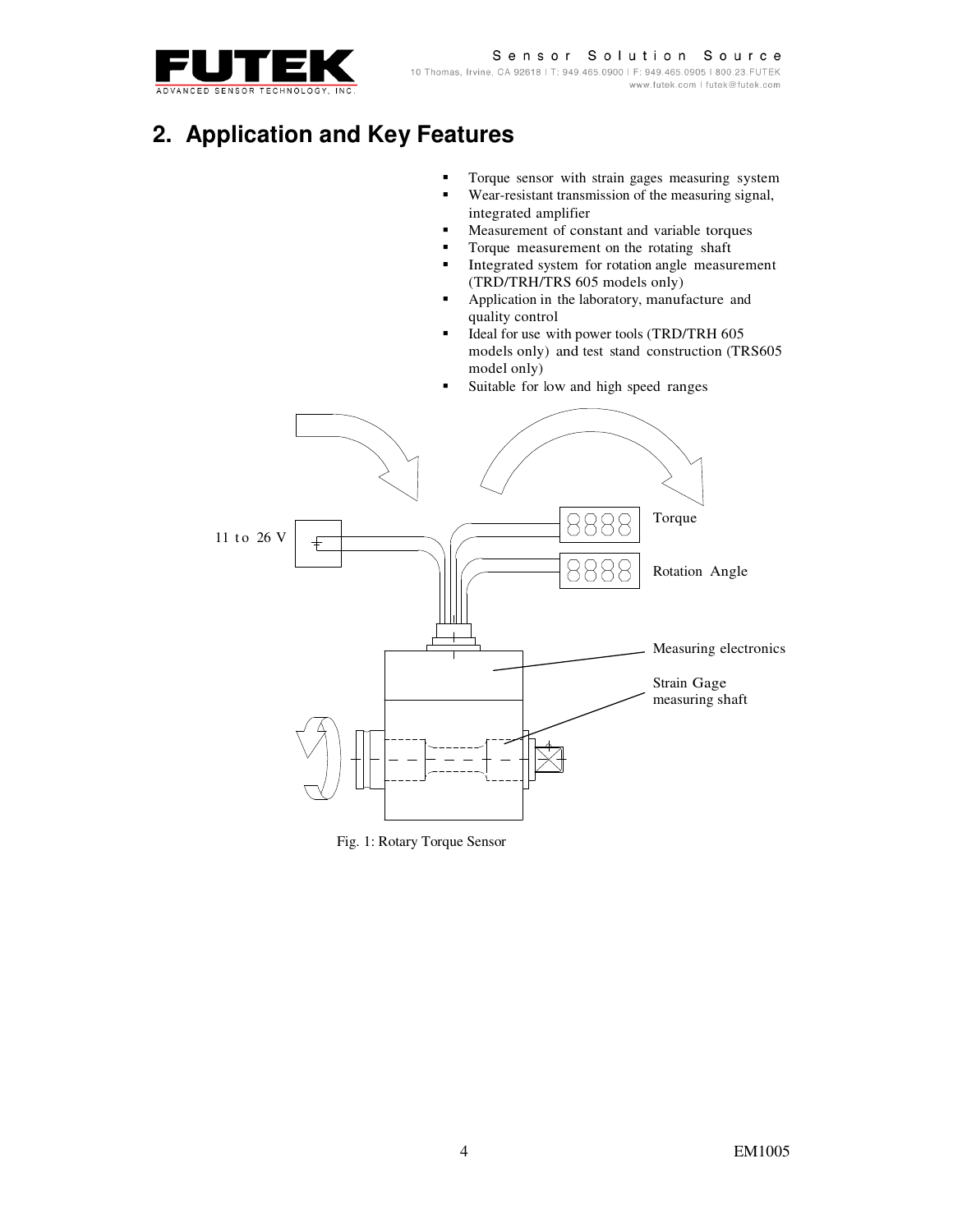

# **3. Description of the Measuring System**

#### **3.1. Mechanical Design**

Torque Sensors consist of a base body which contains the measuring shaft. The shaft ends are performed as standard square connections or standard hexagon ends. On the measuring shaft there is a torsion distance with strain gauges and a signal amplifier with A/D transformer. The connection box of the base body contains the stationary electronics for the signal formation.



Fig. 2: Mechanical Design Non-contact Torque Sensor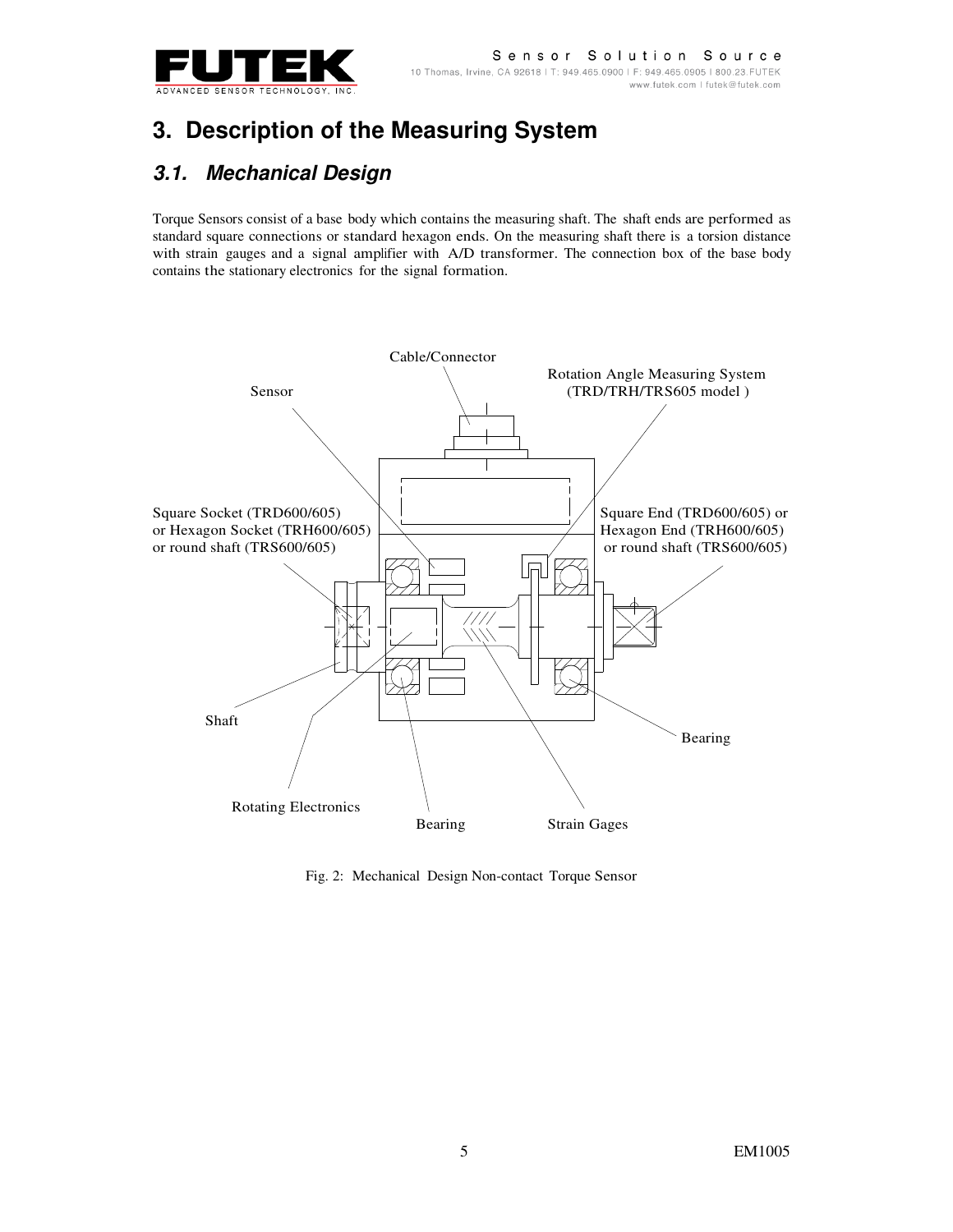

## **3.2. Electrical Block Diagram (TRD/TRH/TRS 605 model)**

 Feed and inspection input of electronic measuring equipment is electrically isolated

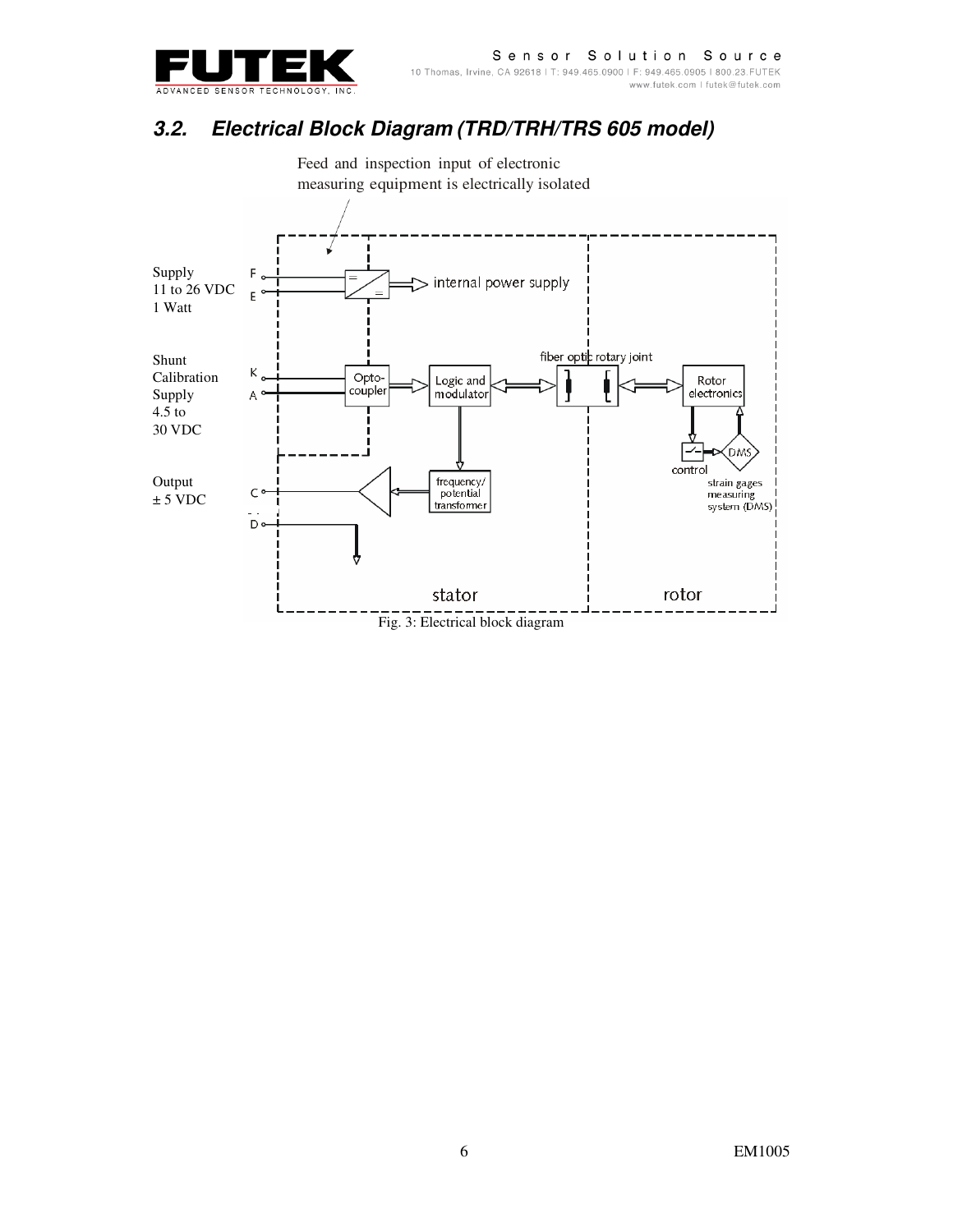

## **3.2.1. Examples of Application**

Example of electrical isolation for supply and signal measurement.



Fig. 4: Separate Encoder and Torque Measuring Power Supply Diagram

Example of combining the power supply and signal measurement in the Evaluation Electronic.



 Fig. 5: Power and measuring supply in the evaluation electronic combined, Instruments containing Power Supply & Signal Device (IHH500 & IPM650)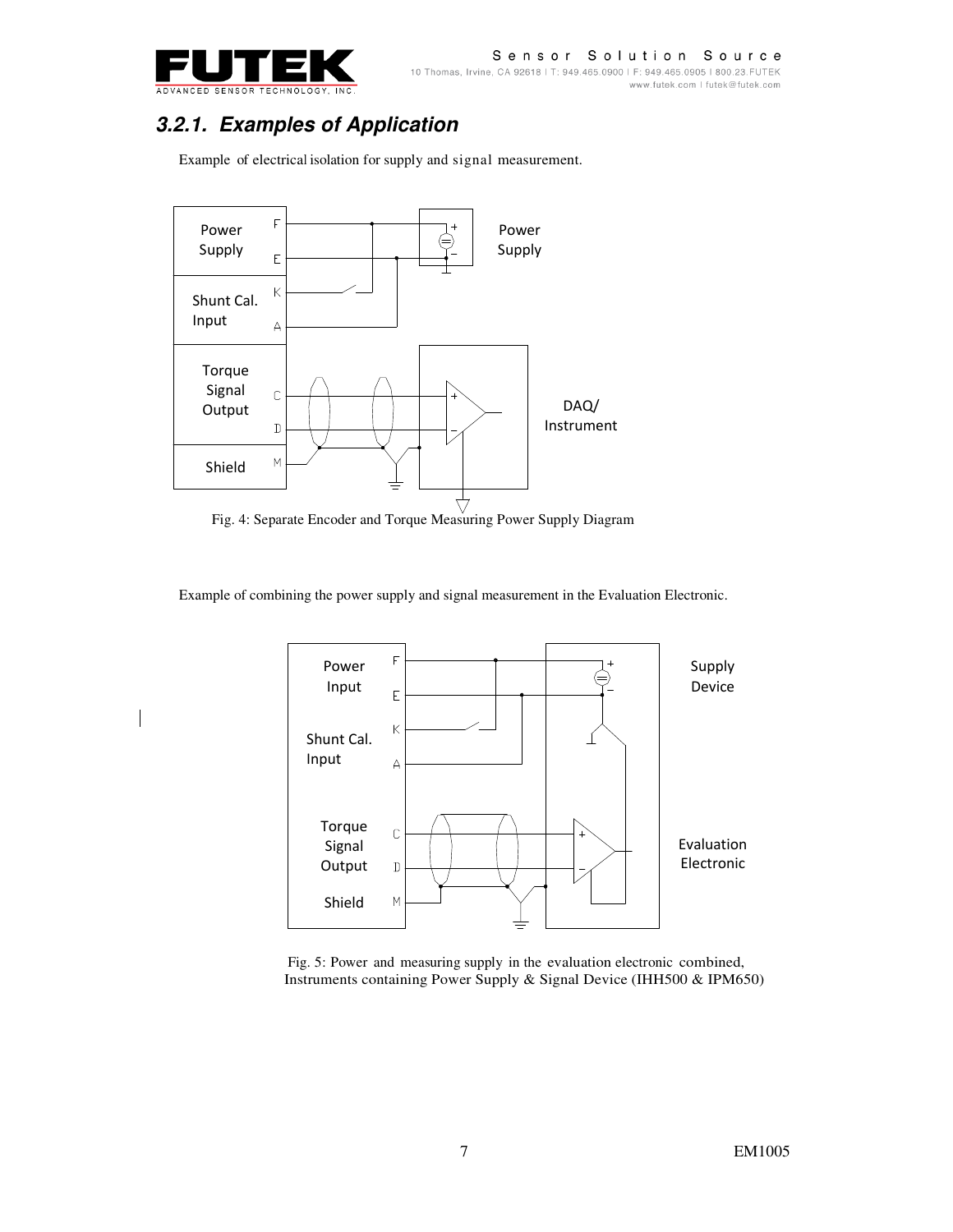

### **3.3. Rotation Angle Measuring System (TRD/TRH/TRS/605/705)**



Fig. 6: Diagram showing the design of the rotation angle measuring system

- 1. Rotating Torque Shaft
- 2. Pulse Disk
- 3. Forked Light Barrier with LED and Photo Diode
- 4. Operation Amplifier

#### **Features:**

- 360 light-dark stripes on the pulse disk
- Two forked light barriers shifted by phase angle  $90^\circ$ <br>Pulse number proportional to the rotation angle
- Pulse number proportional to the rotation angle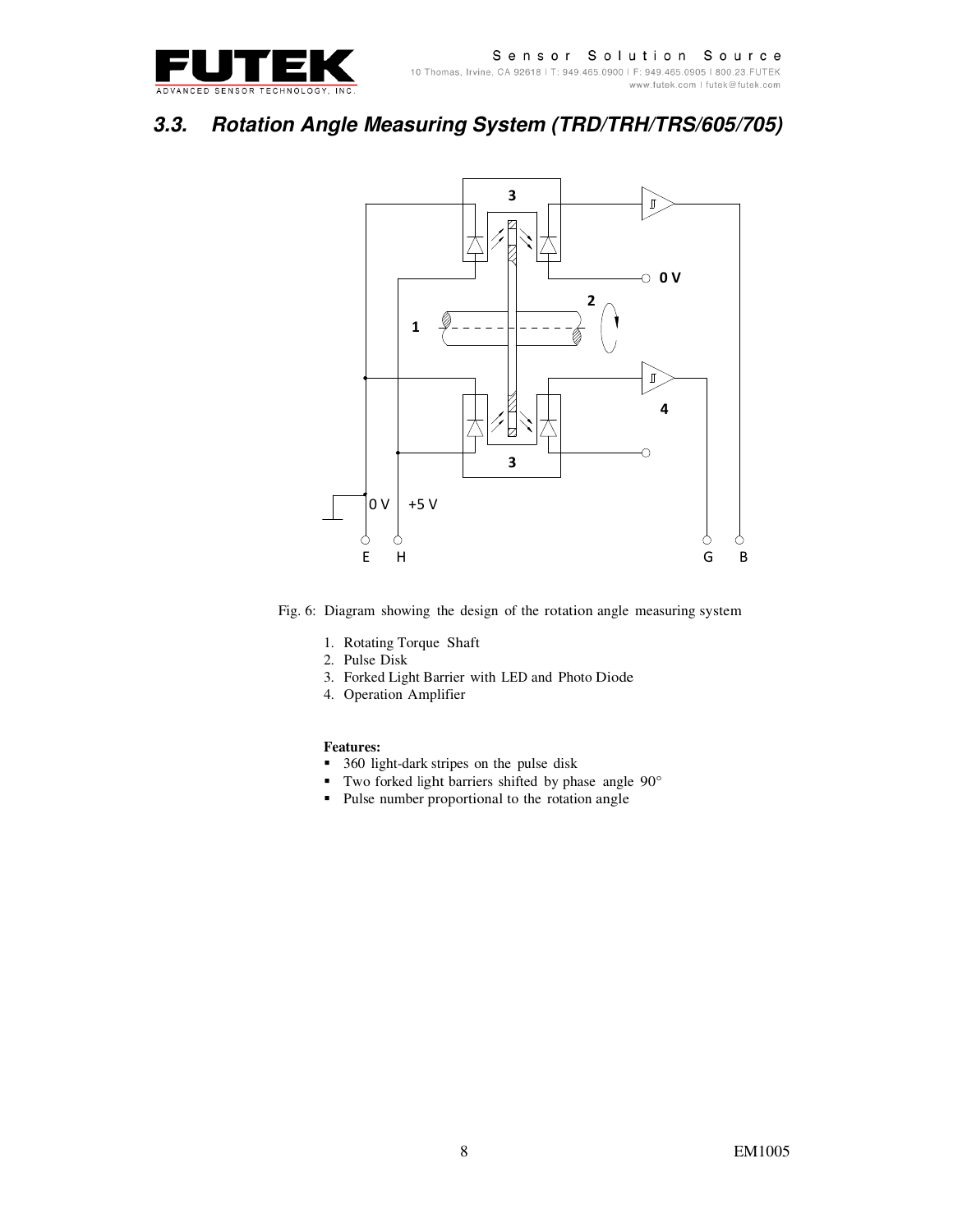

## **3.4. Angle-Pulse Output (TRD/TRH/TRS/605/705)**



With drive on square socket or hexagon end direction of rotation CW



**View A 1:** 

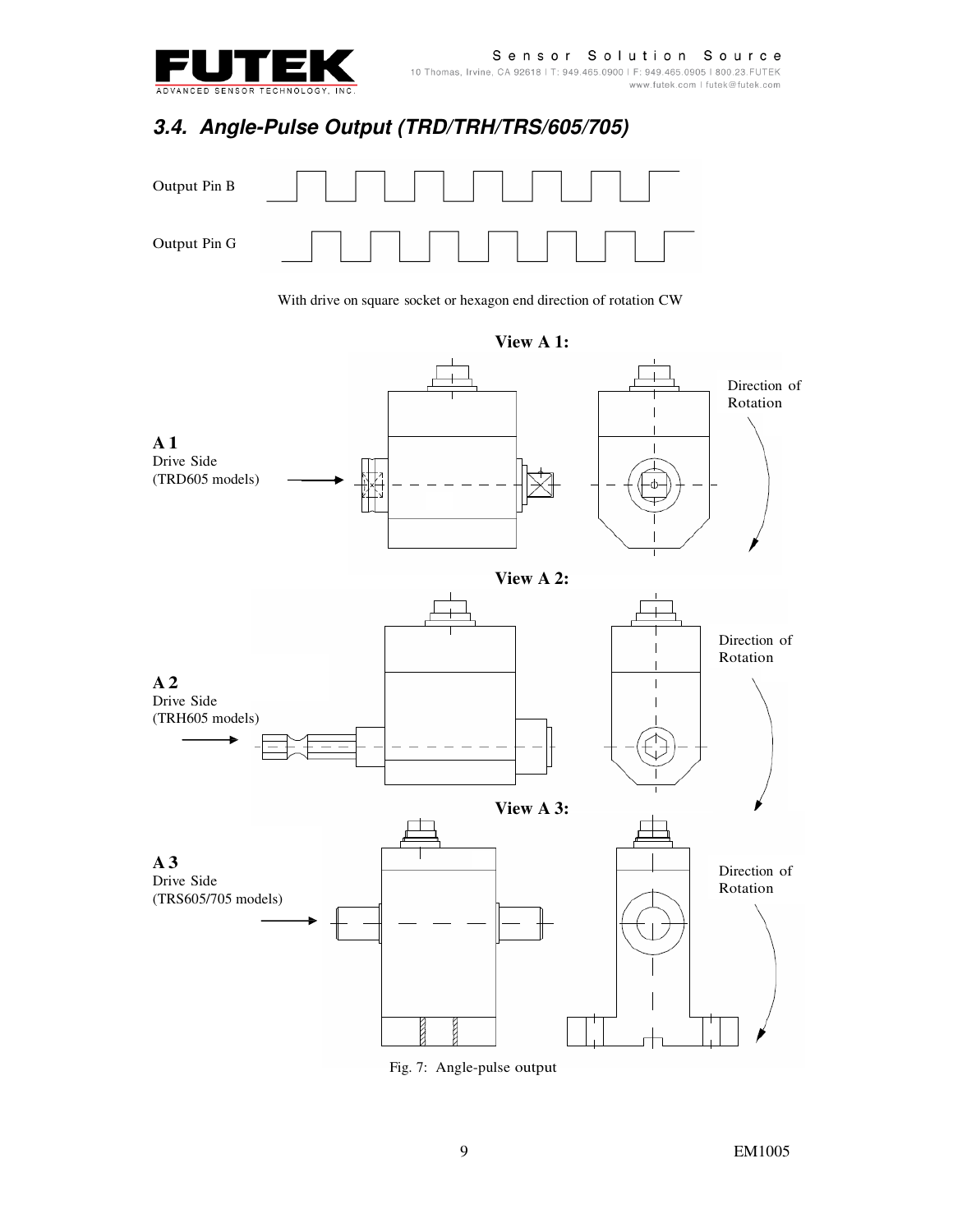

Sensor Solution Source 10 Thomas, Irvine, CA 92618 | T: 949.465.0900 | F: 949.465.0905 | 800.23.FUTEK www.futek.com | futek@futek.com

# **4. Electrical Connection**



Fig. 8: Electrical Connections

Use Futek ZCC911 cable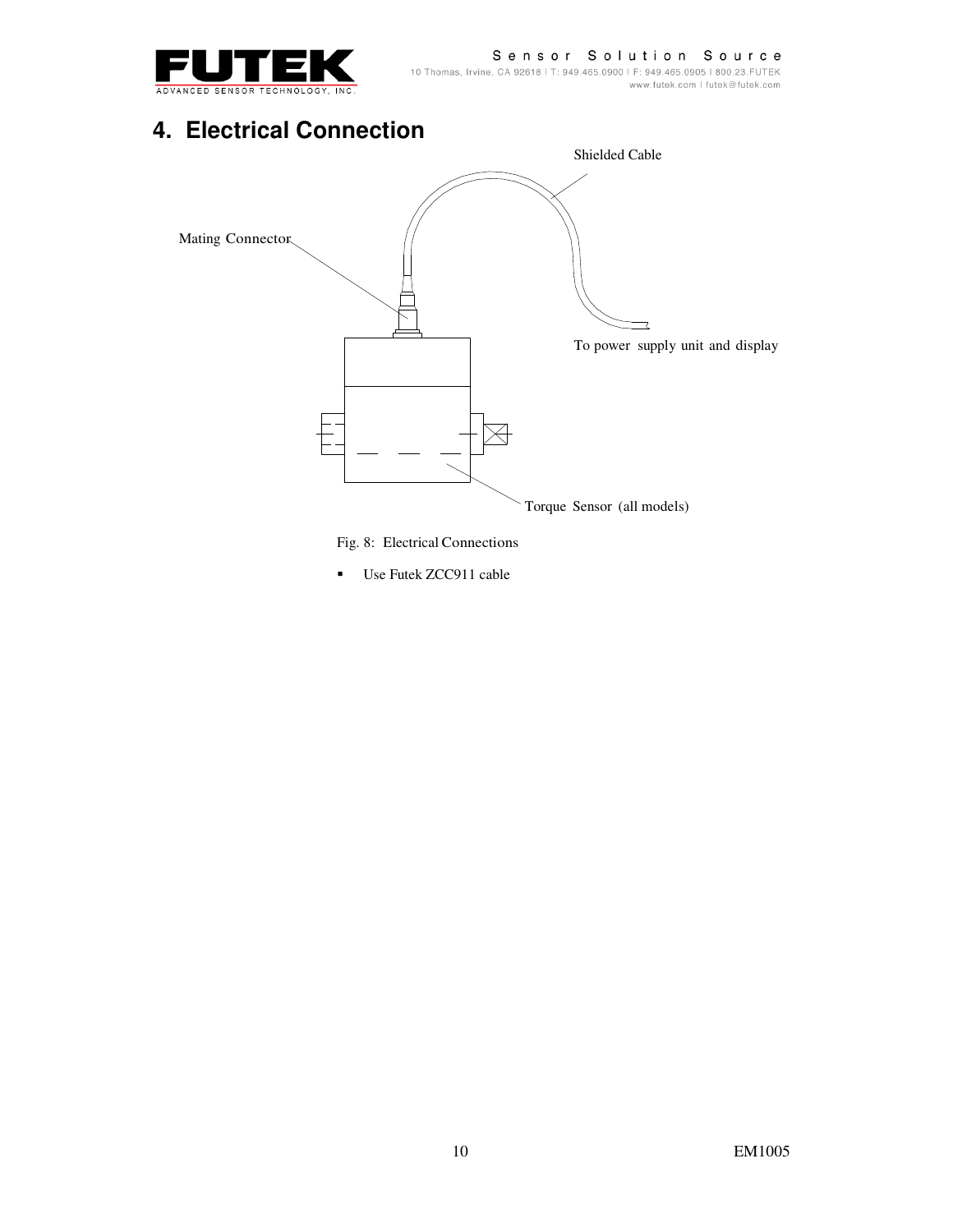

### **4.1. Instruction for Electrical Installation**





Max. length 164 ft.

Fig. 9: Electrical Installation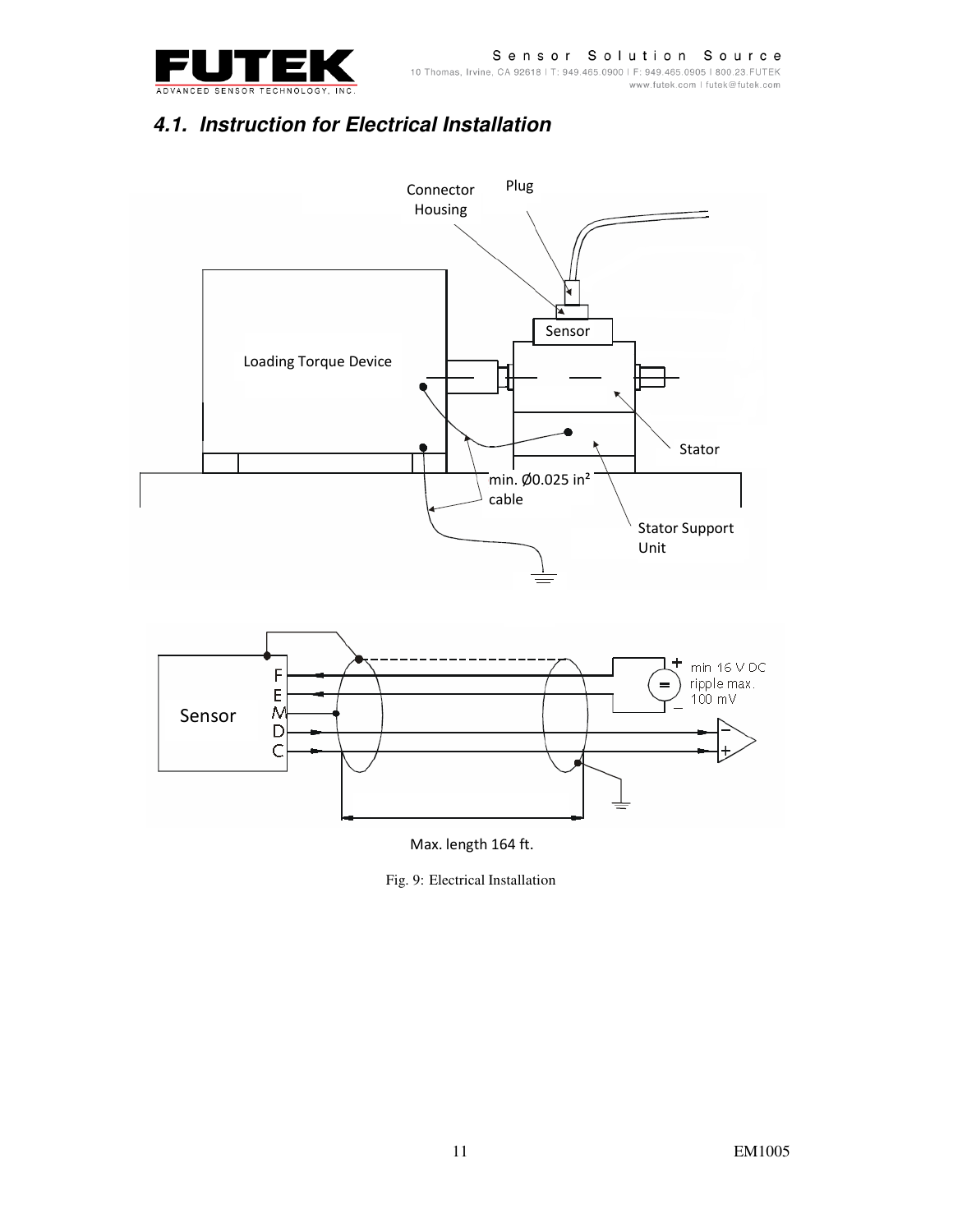

# **4.2. Plug Connection (12 pin)**

| <b>Function</b>                                       | Pin |
|-------------------------------------------------------|-----|
| <b>Torque, Power Supply</b>                           | F   |
| <b>Torque, Power Supply, Ground</b>                   | *F. |
| <b>Torque, Signal Output</b>                          | C   |
| <b>Torque, Signal Output, Ground</b>                  | D   |
| <b>Angle, Power Supply</b>                            | H   |
| <b>Angle, Power Supply, Ground</b>                    | *E  |
| <b>Angle 1/ Speed, Signal Output</b>                  | B   |
| Angle $2(90^\circ$ shifted to Angle 2), Signal Output | G   |
| <b>Shunt Calibration, Power Supply</b>                | K   |
| <b>Shunt Calibration, Power Supply, Ground</b>        | A   |
| <b>Shield</b> , Inside the sensor to housing          | М   |
| <b>Not Connected</b>                                  | J   |
| <b>Not Connected</b>                                  | L   |

Top View Built-In Plug



\* Torque and Angle share the same pin for Ground.

#### **4.2.1. Installing the Signal Lead**

- Do not run the lead parallel to power cables or control circuits.
- Do not place the lead close to equipment producing strong electromagnetic fields, such as, transformers, welders, contactors, electric motors, etc. If such situations cannot be avoided, run the lead inside earthed steel conduit.
- Make a loop in the lead when affixing it at the torque sensor so that it is not damaged by vibration. If supply and evaluation unit are galvanically connected, a differential input must be used for the torque signal to prevent the voltage drop on the power supply ground affecting the torque output signal.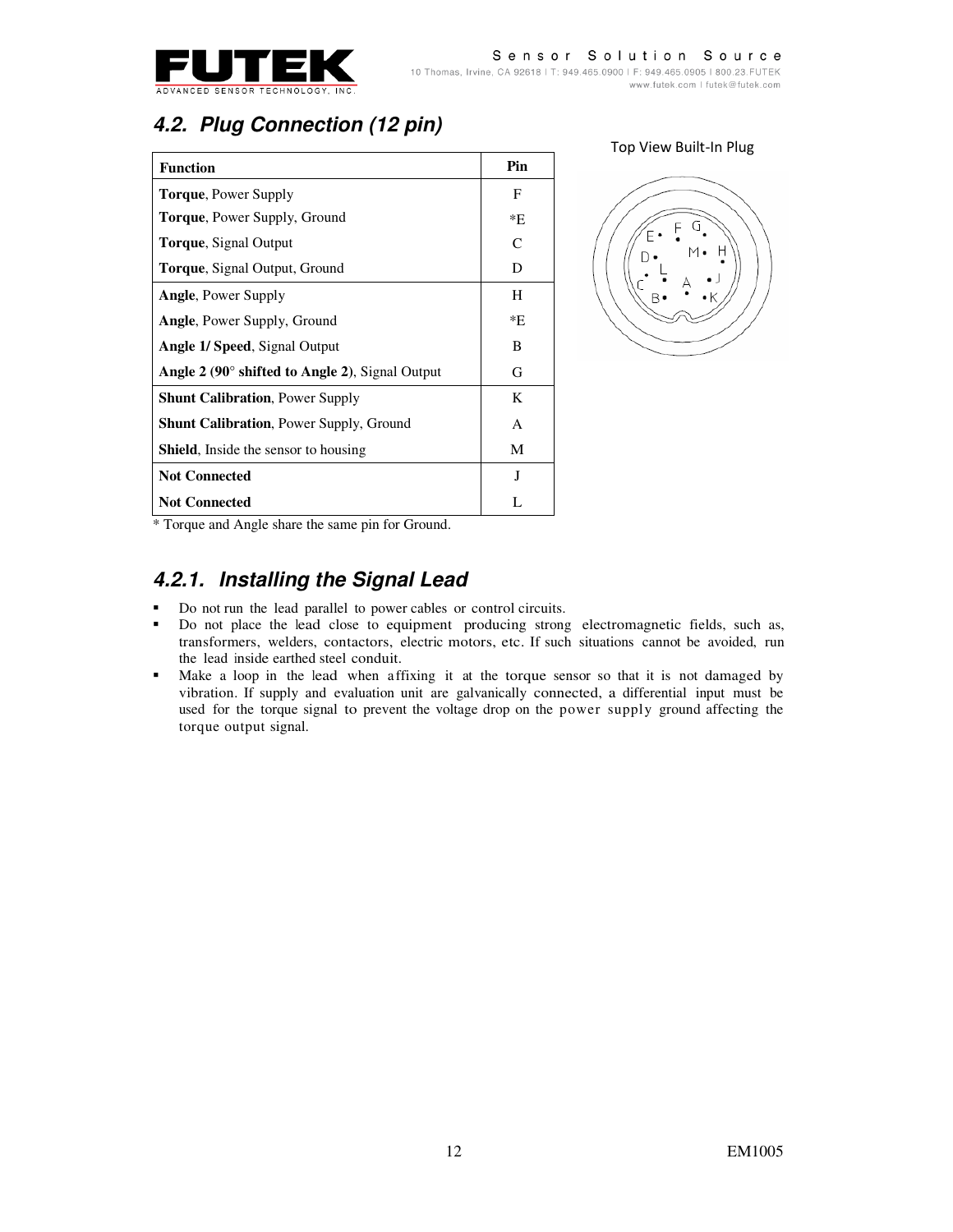

### **4.3. Connecting Cable**

#### **Cable Diagram with Plugs on Both Sides, Model ZCC914**



|  | Fig. 10: Cable diagram with plugs on both sides |  |  |  |
|--|-------------------------------------------------|--|--|--|
|  |                                                 |  |  |  |

| <b>Binder Pin Out</b> | <b>Function</b>                                                   |
|-----------------------|-------------------------------------------------------------------|
| F                     | <b>Torque, Power Supply</b>                                       |
| *E                    | <b>Torque, Power Supply, Ground</b>                               |
| C                     | <b>Torque, Signal Output</b>                                      |
| D                     | <b>Torque, Signal Output, Ground</b>                              |
| H                     | <b>Angle, Power Supply</b>                                        |
| *E                    | <b>Angle, Power Supply, Ground</b>                                |
| В                     | Angle 1/ Speed, Signal Output                                     |
| G                     | Angle $2(90^\circ \text{ shifted to Angle 2})$ , Signal<br>Output |
| K                     | <b>Shunt Calibration, Power Supply</b>                            |
| A                     | <b>Shunt Calibration, Power Supply, Ground</b>                    |
| M                     | <b>Shield.</b> Inside the sensor to housing                       |
| J                     | <b>Not Connected</b>                                              |
|                       | <b>Not Connected</b>                                              |

\* Torque and Angle share the same pin for Ground.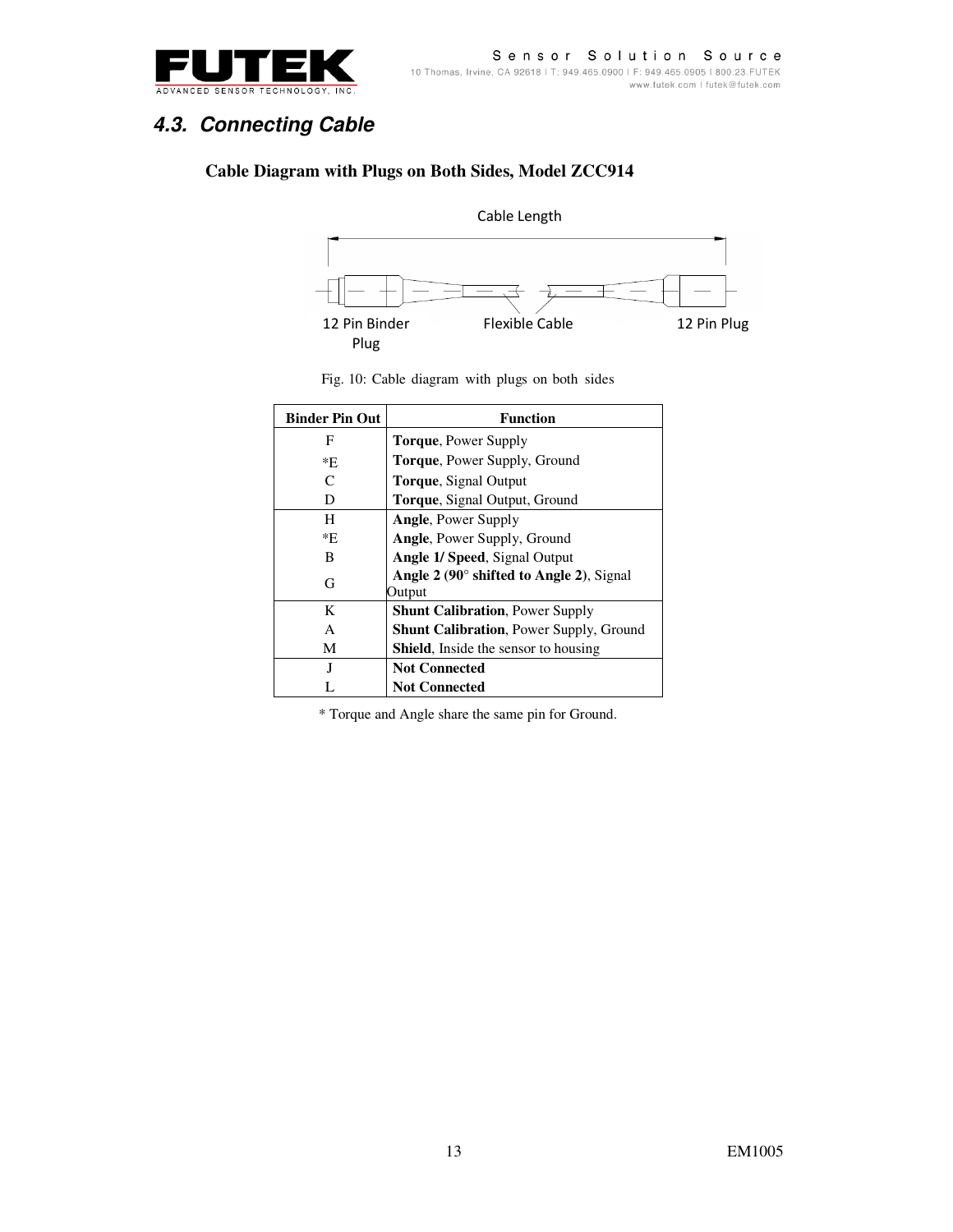

## **4.3.1. Cable Diagram, Plug (Sensor), Open Ends, Model ZCC911**



Fig. 11: Cable Diagram, Plug (Sensor), Open Ends

| <b>Binder Pin Out</b> | <b>Function</b>                                    | <b>Wiring Code</b> |
|-----------------------|----------------------------------------------------|--------------------|
| F                     | <b>Torque, Power Supply</b>                        | Red                |
| *E                    | Torque, Power Supply, Ground                       | <b>Black</b>       |
| C                     | <b>Torque, Signal Output</b>                       | Green              |
| D                     | <b>Torque, Signal Output, Ground</b>               | White              |
| H                     | <b>Angle, Power Supply</b>                         | Orange             |
| *E                    | Angle, Power Supply, Ground                        | <b>Black</b>       |
| B                     | Angle 1/ Speed, Signal Output                      | <b>Blue</b>        |
| G                     | Angle 2 (90° shifted to Angle 2), Signal<br>Output | <b>Brown</b>       |
| K                     | <b>Shunt Calibration</b> , Power Supply            | <b>Purple</b>      |
| A                     | <b>Shunt Calibration, Power Supply, Ground</b>     | Yellow             |
| М                     | <b>Shield</b> , Inside the sensor to housing       |                    |
| ${\bf J}$             | <b>Not Connected</b>                               |                    |
| L                     | <b>Not Connected</b>                               |                    |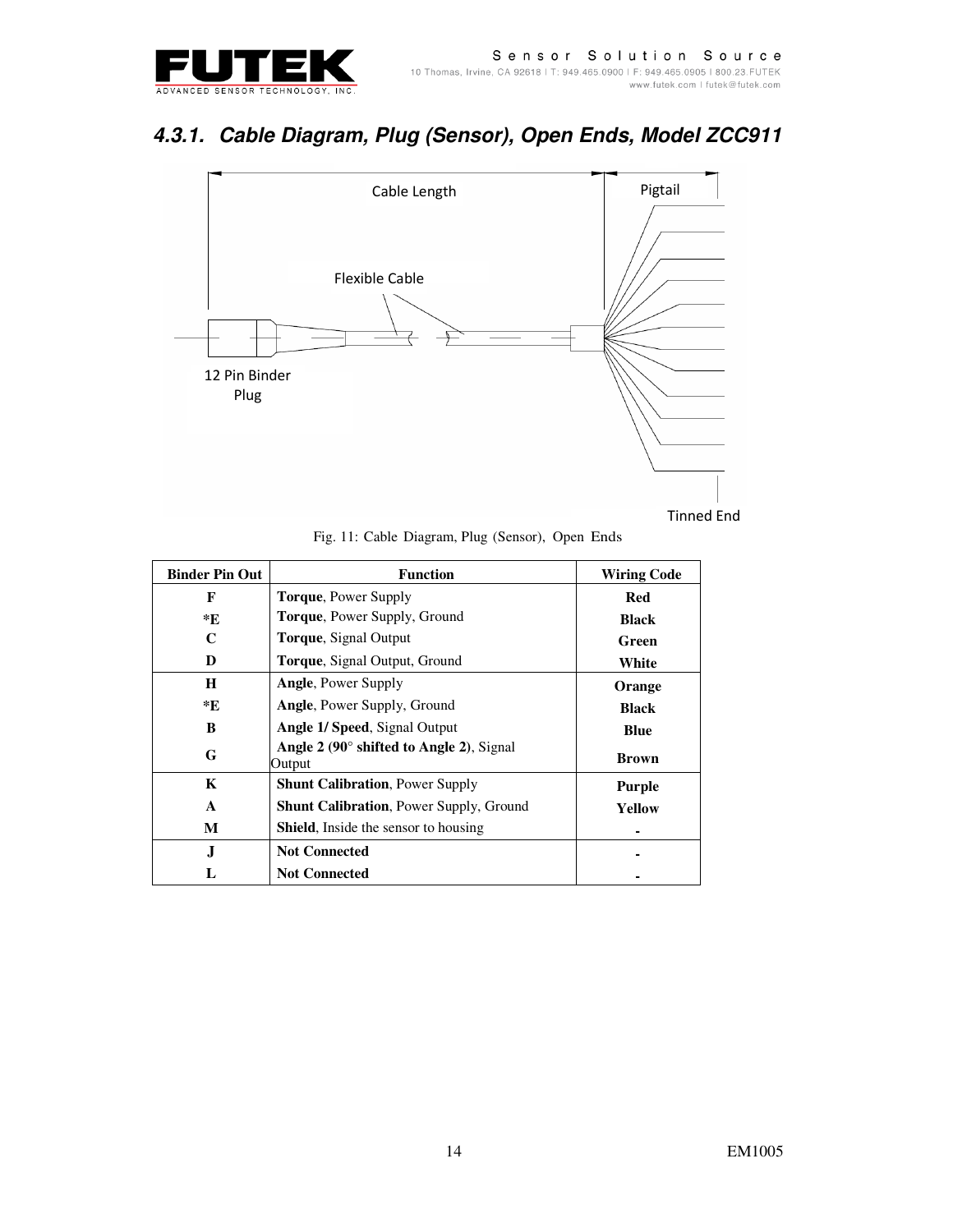

# **5. Mechanical Application**

#### **5.1. TRD/TRH 600/605 models**

- Torque sensor series TRD600/605 have square connections for plug-in tools according to DIN 3121.
- Torque sensor series TRH600/605 have hexagon connections according to DIN 3126, form E/F.
- The torque sensor is attached to a drive spindle as shown below



Fig. 12: Application examples models TRD600/605 & TRH600/605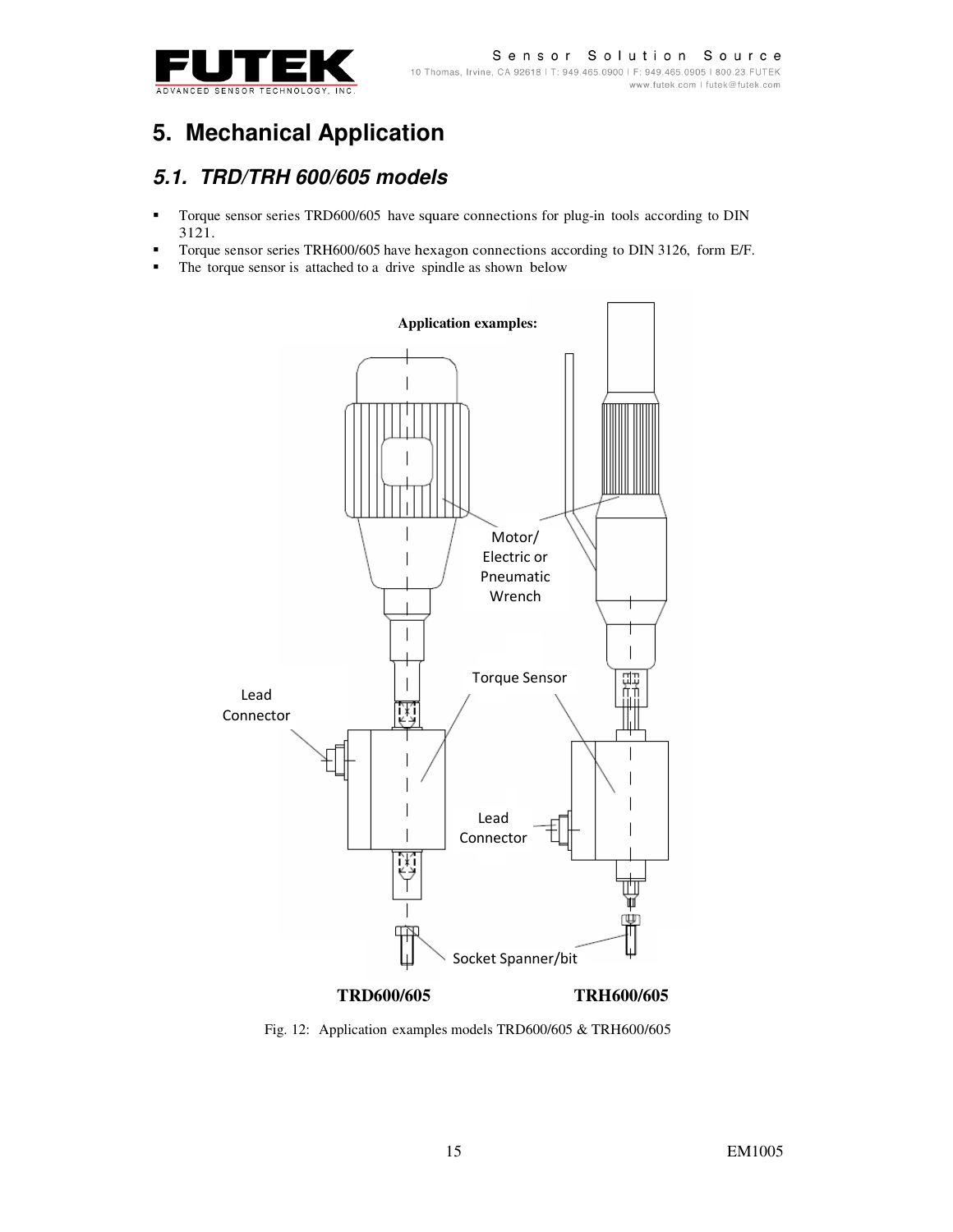

# **5.2. Torque Measuring Shaft (Model TRS600/605/705)**

The signal lead should not exceed a length of 100 ft. Do not run the lead parallel to power cables or shunt cal. circuits. The pin connection is explained in chapter 4.2 of this manual.

On each side of the torque measuring shaft there is a high quality bearing installed, and it contains an integrated housing base. The installation can have any position, however offset couplings must always be applied to balance geometrical false adjustments and like that keep false loads away from the torque measuring shaft.

#### **Radial, Axial, Diagonal and Angular errors can be compensated by the use of:**

- Multi-disk Couplings
- Diaphragm Coupling
- Claw Couplings

#### **5.3. Possible Installation of Model TRS600/605/705**



Fig. 13: Application example TRS705

#### **Installation and operational Tips:**

- The Keys on the shaft are removable, may require to be removed before installing the couplings.
- The sensor is only part of the complete drive shaft and depending on the speed the alignment must be made in a proper way. Each type of coupling can compensate certain misalignment (of radial, axial and angular character). Customer is responsible for damage to the shaft due to misalignment and overloading on the shaft.
- Radial and torsional vibrations can severely impact the performance of the torque sensor. For this reason speeds at or near the torque sensor's natural frequency should be avoided.
- For coupling recommendation, see link on website under support/futek manuals/ TRD/TRH/TRS-Series.